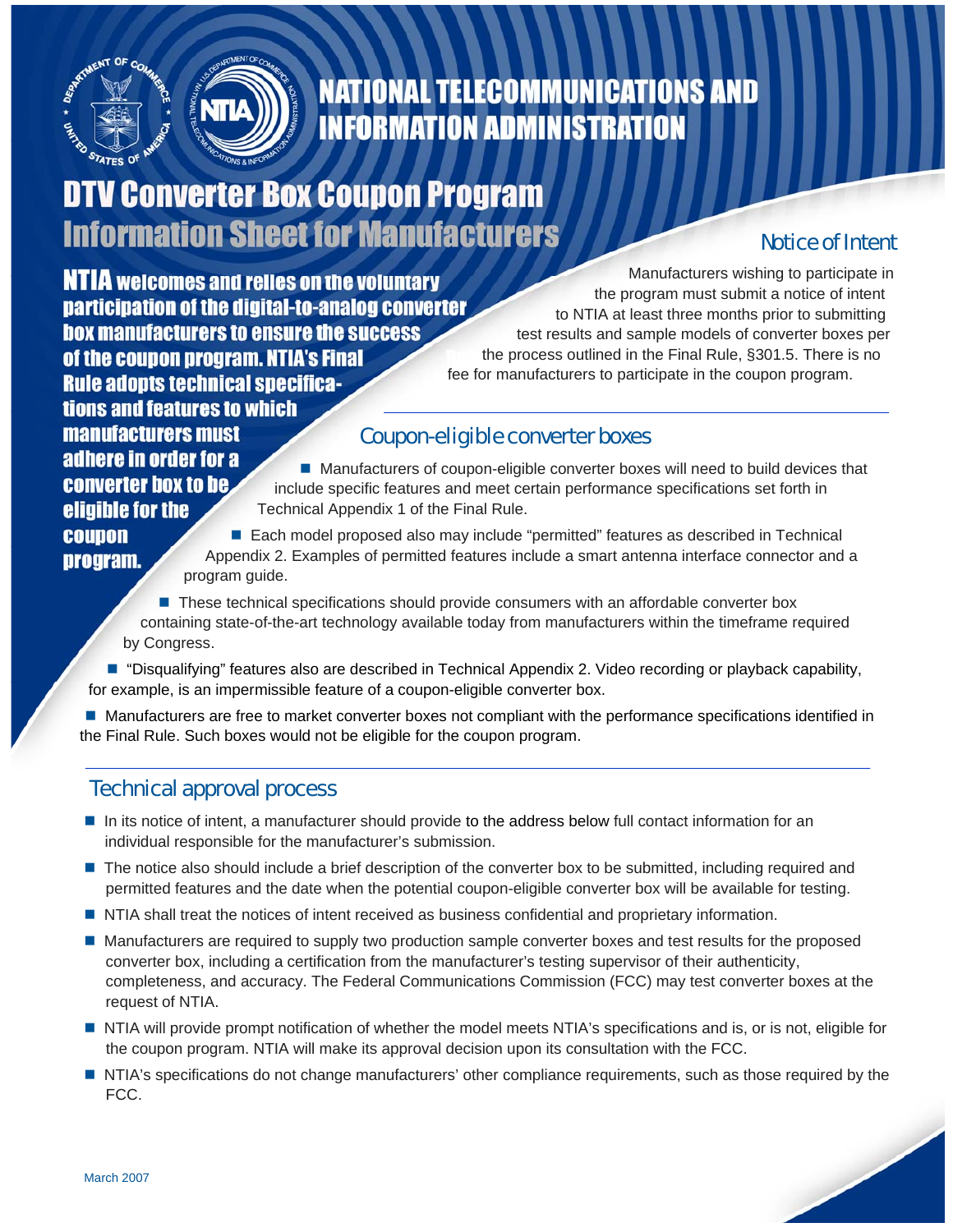### Post approval process

- **NTIA** will maintain and make available to the general public and retailers the make and model number of coupon-eligible converter boxes via a Web site.
- Coupon-eligible converter boxes should generally work with antennas consumers already use in their homes for analog over-the-air broadcasts.
- **Manufacturers are responsible for resolving any performance or product defect issue with consumers and retailers.**
- **NTIA shall not warrant the performance, suitability, or usefulness of any coupon-eligible converter box for any use.**

**In the Digital Television Transition and Public Safety Act of 2005, Congress defines the term digital-to-analog converter box as a:** 

*Stand-alone device that does not contain features or functions except those necessary to enable a consumer to convert any channel broadcast in the digital television service into a format that the consumer can display on television receivers designed to receive and display signals only in the analog television service, but may also include a remote control device.*

#### **Notices of intent should be sent to:**

**DTV Converter Box Coupon Program National Telecommunications and Information Administration U.S. Department of Commerce 1401 Constitution Avenue, NW Room 4812 Washington DC 20230** 

**Fax Number: 202-482-4626 Phone Number: 202-482-6266**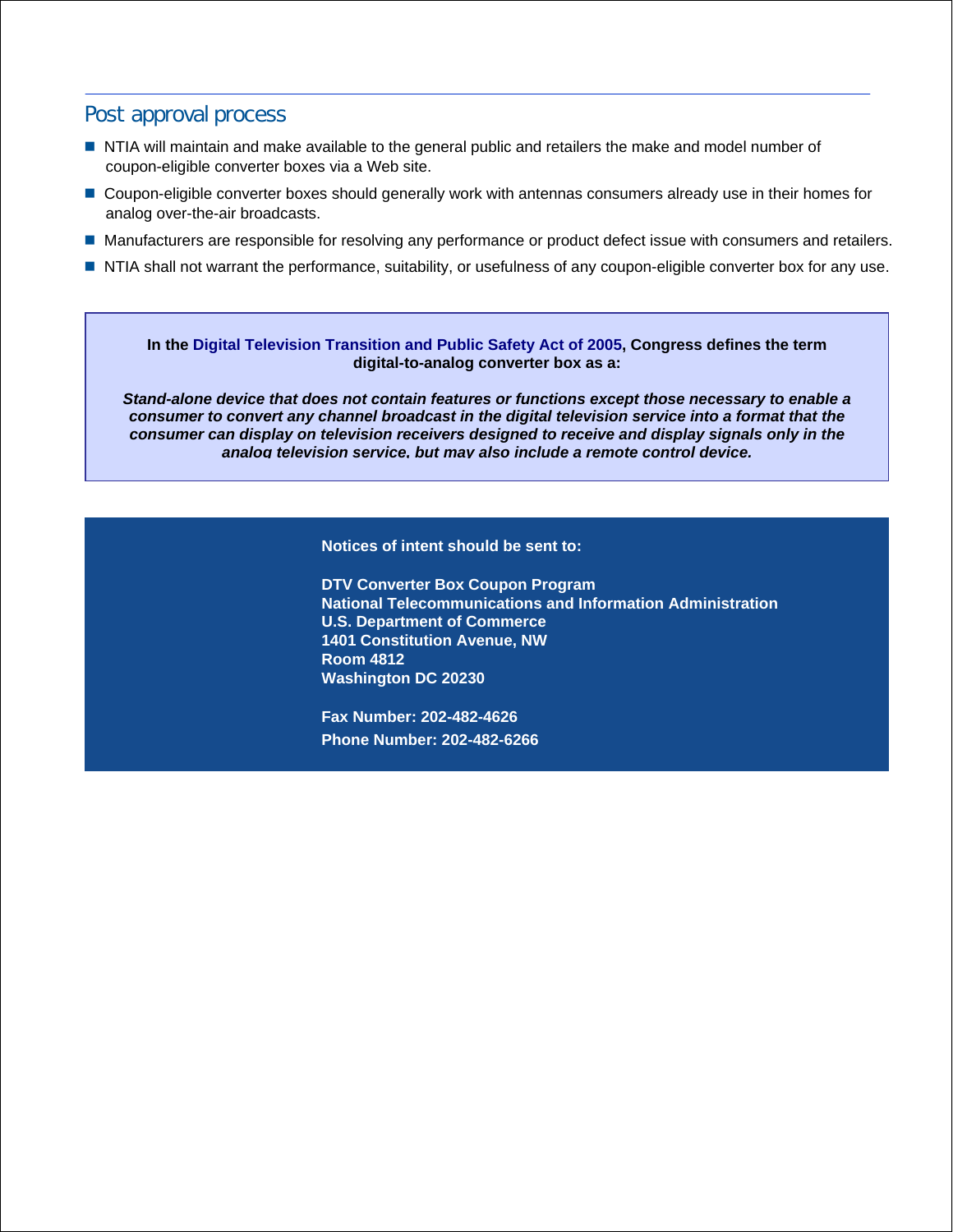## TECHNICAL APPENDIX 1

## NTIA COUPON-ELIGIBLE CONVERTER BOX (CECB) Required Minimum Performance Specifications and Features

## REFERENCE DOCUMENTS

- ATSC A/74, Receiver Performance Guidelines, June 2004
- ATSC A/53E, ATSC Digital Television Standard, Revision E with Amendments No. 1 and No. 2, September 2006
- ATSC A/65C, Program and System Information Protocol for Terrestrial Broadcast and Cable (Revision C) With Amendment No. 1, May 2006
- Recommendation ITU-R BT.500-11, Methodology for the subjective assessment of the quality of television pictures
- ATSC A/69, PSIP Implementation Guidelines for Broadcasters, June 2002

## ELIGIBLE CONVERTER BOXES SHALL COMPLY WITH THE FOLLOWING MINIMUM PERFORMANCE SPECIFICATIONS AND FEATURES:

#### **1. Decoder**

Equipment shall be capable of receiving and presenting for display program material that has been encoded in any and all of the video formats contained in Table A3 of ATSC A/53E. The image presented for display need not preserve the original spatial resolution or frame rate of the transmitted video format.

#### **2. Output Formats**

Equipment shall support 4:3 center cut-out of 16:9 transmitted image, letterbox output of 16:9 letterbox transmitted image, and a full or partially zoomed output of unknown transmitted image.

### **3. PSIP Processing**

Equipment shall process and display ATSC A/65C Program and System Information Protocol (PSIP) data to provide the user with tuned channel and program information. See ATSC A/69 for further guidance.

### **4. Tuning Range**

Equipment shall be capable of receiving RF channels 2 through 69 inclusive.

#### **5. RF Input**

Equipment shall include a female 75 ohm F Type connector for VHF/UHF antenna input.

#### **6. RF Output**

Equipment shall include a female 75 ohm F Type connector with user-selectable channel 3 or 4 NTSC RF output.

### **7. Composite Output**

Equipment shall include female RCA connectors for stereo left and right audio (white and red) and a female RCA connector for composite video (yellow). Output shall produce video with ITU-R BT.500- 11 quality scale of Grade 4 or higher.

### **8. RF Dynamic Range (Sensitivity)**

Equipment shall achieve a bit error rate (BER) in the transport stream of no worse than  $3x10^{-6}$  for input RF signal levels directly to the tuner from -83 dBm to -5 dBm over the tuning range. Subjective video/audio assessment methodologies could be used to comply with the bit error rate requirement.1 Test conditions are for a single RF channel input with no noise or channel impairment. Refer to ATSC A/74 Section 4.1 for further guidance. (Note the upper limit specified here is different than that in A/74 4.1).

<sup>1</sup> Subjective evaluation methodologies use the human visual and auditory systems as the primary measuring "instrument." These methods may incorporate viewing active video and audio segments to evaluate the performance as perceived by a human observer. For subjective measurement, the use of an expert viewer is recommended. The viewer shall observe the video and listen to the audio for at least 20 seconds in order to determine Threshold of Visibility (TOV) and Threshold of Audibility (TOA). Subjective evaluation of TOV should correspond with achievement of transport stream error rate not greater than a BER of 3x10<sup>-6</sup>. If there is disagreement over TOV performance evaluation, it will be resolved with a measurement of actual BER.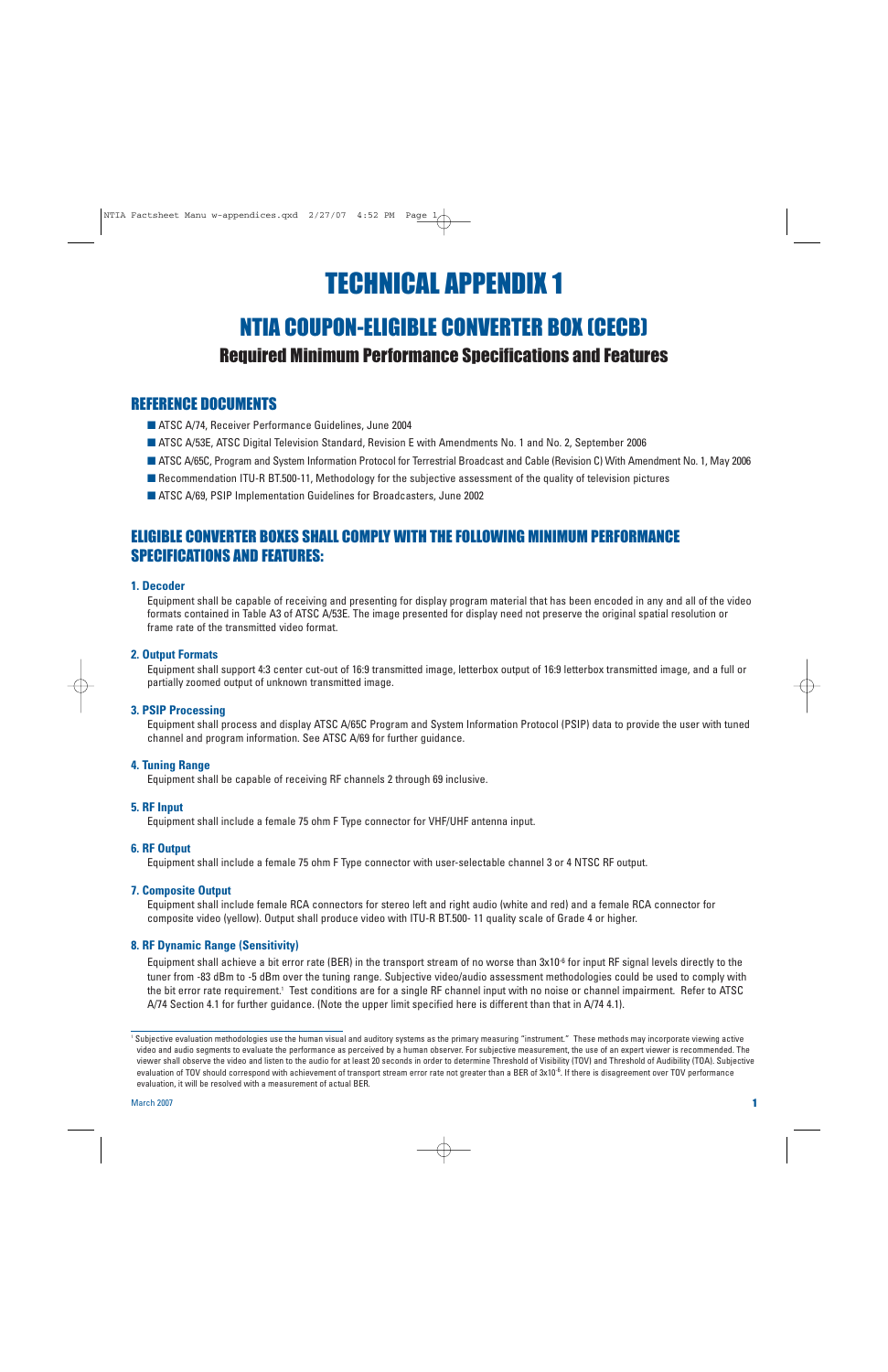#### **9. Phase Noise**

Equipment shall achieve a bit error rate in the transport stream of no worse than 3x10<sup>-6</sup> for a single channel RF input signal with phase noise of -80 dBc/Hz at 20 kHz offset. The input signal level shall be -28 dBm. Subjective video/audio assessment methodologies described above could be used to comply with the bit error rate requirement. Refer to ATSC A/74 Section 4.3 for further guidance.

#### **10. Co-Channel Rejection**

The receiver shall not exceed the thresholds indicated in **Table 1** for rejection of co-channel interference at the given desired signal levels. Refer to ATSC A/74 Section 4.4.1 for further guidance.

## Table 1- Co-Channel Rejection Thresholds

|                             | <b>Co-Channel D/U Ratio (dB)</b>   |                                        |  |
|-----------------------------|------------------------------------|----------------------------------------|--|
| <b>Type of Interference</b> | <b>Weak Desired</b><br>$(-68$ dBm) | <b>Moderate Desired</b><br>$(-53 dBm)$ |  |
| DTV interference into DTV   | $+15.5$                            | $+15.5$                                |  |
| NTSC interference into DTV  | $+2.5$                             | $+2.5$                                 |  |

#### Notes:

NTSC split 75% color bars with pluge bars and picture to sound ratio of 7 dB should be used for video source.

ATSC high definition moving video should be used for video source.

All NTSC values are peak power; all DTV values are average power.

#### **11. First Adjacent Channel Rejection**

The receiver shall not exceed the thresholds indicated in **Table 2** for rejection of adjacent channel interference at the given desired signal levels. Refer to ATSC A/74 Section 4.4.2 for further guidance.

## Table 2- Adjacent Channel Rejection Thresholds

|                                  | <b>Adjacent Channel D/U Ratio (dB)</b> |                                        |                                      |
|----------------------------------|----------------------------------------|----------------------------------------|--------------------------------------|
| <b>Type of Interference</b>      | <b>Weak Desired</b><br>$(-68$ dBm $)$  | <b>Moderate Desired</b><br>$(-53 dBm)$ | <b>Strong Desired</b><br>$(-28 dBm)$ |
| Lower DTV interference into DTV  | $\ge -33$                              | -33                                    | $-20$                                |
| Upper DTV interference into DTV  | $\ge -33$                              | -33                                    | $-20$                                |
| Lower NTSC interference into DTV | $\geq -40$                             | -35                                    | $-26$                                |
| Upper NTSC interference into DTV | $\geq -40$                             | -35                                    | $-26$                                |

#### Notes:

NTSC split 75% color bars with pluge bars and picture to sound ratio of 7 dB should be used for video source.

ATSC high definition moving video should be used for video source.

All NTSC values are peak power; all DTV values are average power.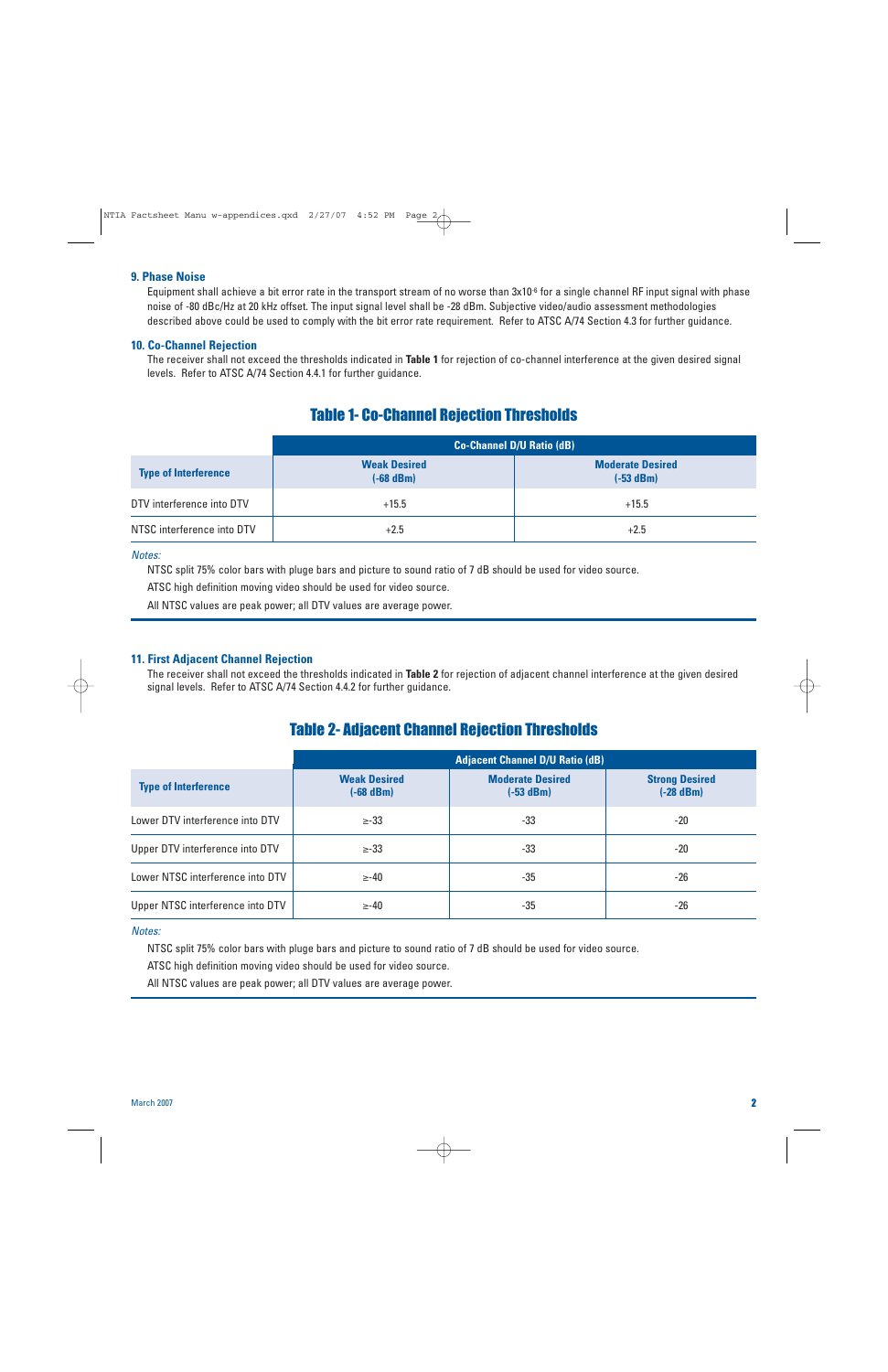#### **12. Taboo Channel Rejection**

The receiver shall not exceed the thresholds indicated in **Table 3** for rejection of taboo channel interference at the given DTV desired and undesired signal levels. Refer to ATSC A/74 Section 4.4.3 for further guidance.

## Table 3- Taboo Channel Rejection Thresholds for DTV Interference into DTV

|                         | <b>Taboo Channel D/U Ratio (dB)</b> |                                        |                                      |
|-------------------------|-------------------------------------|----------------------------------------|--------------------------------------|
| <b>Channel</b>          | <b>Weak Desired</b><br>$(-68 dBm)$  | <b>Moderate Desired</b><br>$(-53 dBm)$ | <b>Strong Desired</b><br>$(-28 dBm)$ |
| $N+/- 2$                | $\ge -44$                           | $-40$                                  | $-20$                                |
| $N+/-3$                 | $\ge -48$                           | $-40$                                  | $-20$                                |
| $N+/-4$                 | $\ge -52$                           | $-40$                                  | $-20$                                |
| $N+/- 5$                | $\ge -56$                           | $-42$                                  | $-20$                                |
| $N+/$ - 6 to $N+/$ - 13 | $\ge -57$                           | $-45$                                  | $-20$                                |
| N +/- 14 and N+/- 15    | $\geq -46$                          | $-45$                                  | $-20$                                |

#### Notes:

ATSC high definition moving video should be used for video source. All DTV values are average power.

#### **13. Burst Noise**

Equipment shall tolerate a noise burst of at least 165  $\mu$ s duration at a 10 Hz repetition rate without visible errors. The noise burst shall be generated by gating a white noise source with average power -5 dB, measured in the 6 MHZ channel under test, referenced to the average power of the DTV signal. The input DTV signal level shall be -28 dBm. Refer to ATSC A/74 Section 4.4.4 for further guidance

#### **14. Field Ensembles**

Equipment shall demonstrate that it can successfully demodulate, with two or fewer errors, 30 of the 50 field ensembles available from ATSC in conjunction with ATSC A/74. Error counts are not expected to include inherent errors associated with the start and end or looping of field ensembles for playback. Refer to ATSC A/74 Section 4.5.2 for further guidance.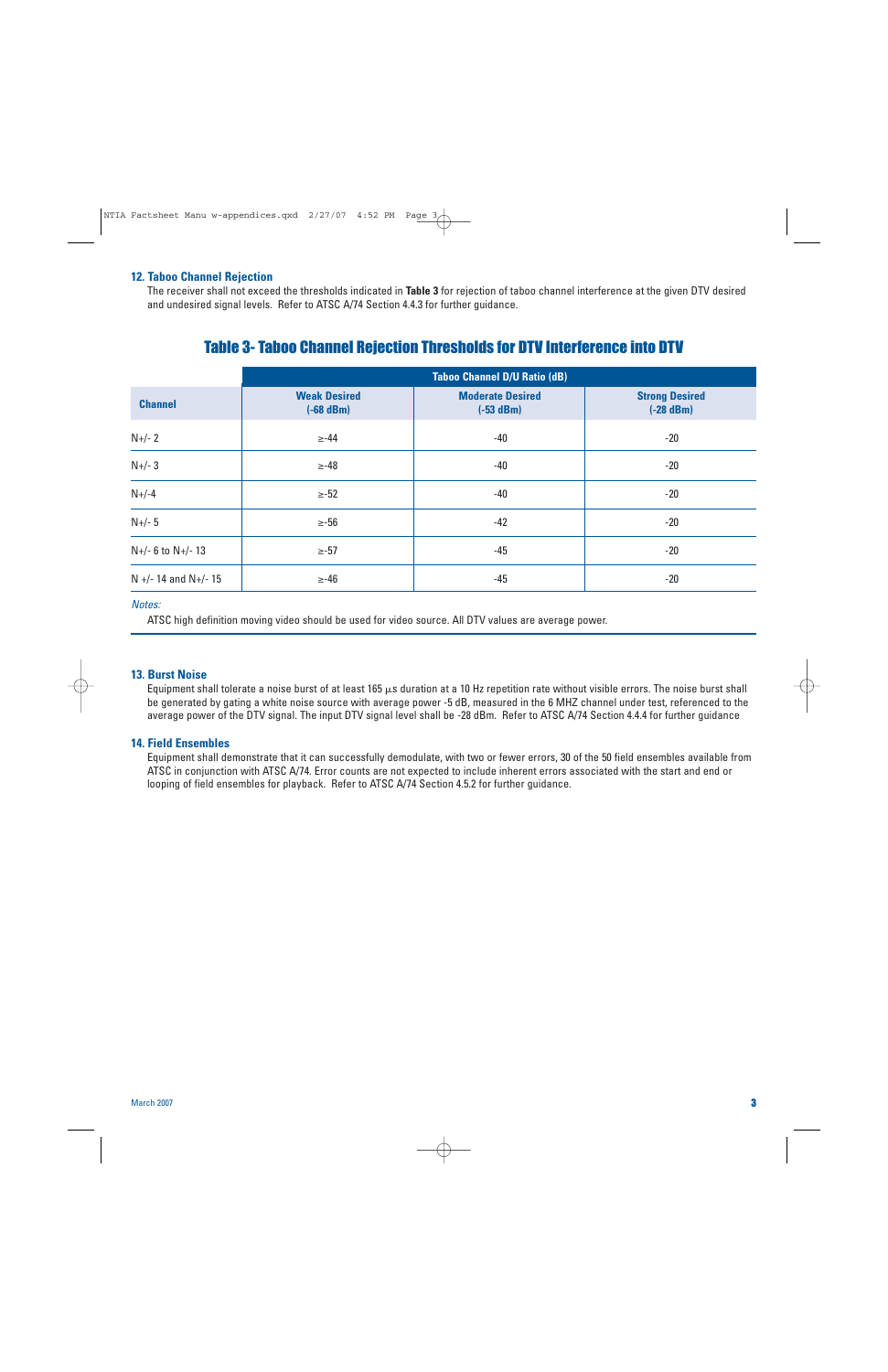#### **15. Single Static Echo**

Equipment shall comply with either CRITERIA A or CRITERIA B, below.

#### **CRITERIA A:**

Equipment shall tolerate a single static echo with the magnitude, relative to a desired DTV signal power of -28 dBm, and delay defined in **Table 4**.

#### **CRITERIA B:**

Equipment may demonstrate compliance by tolerating a single static echo with the magnitude, relative to a desired DTV signal power of -28 dBm, and delay defined in **Table 5**, if the equipment also demonstrates that it can receive 37 of the 50 field ensembles. See **Field Ensembles** requirement.

### CRITERIA A: CRITERIA B: **Table 4- Maximum Single Static Echo Delay Table 5- Minimum Single Static Echo Delay**

| RITERIA |  |  |  |  |  |  |
|---------|--|--|--|--|--|--|
|---------|--|--|--|--|--|--|

| Table 4- Maximum Single Static Echo Delay |                   | Taple 5- Millilliani Shigle Static Echo Delay |
|-------------------------------------------|-------------------|-----------------------------------------------|
| <b>Desired to Echo Ratio</b>              | <b>Echo Delay</b> | <b>Desired to Echo Ratio</b>                  |
| 16 dB                                     | $-50 \mu s$       | 16dB                                          |
| 12dB                                      | $-40 \mu s$       | 16dB                                          |
| 6 dB                                      | $-20 \mu s$       | 7.5dB                                         |
| 5 dB                                      | $-10 \mu s$       | 5 dB                                          |
| 2 dB                                      | $-5 \mu s$        | 2 dB                                          |
| 1 dB                                      | $0 \mu s$         | 1 dB                                          |
| 2 dB                                      | $10 \mu s$        | 2 dB                                          |
| 3 dB                                      | $20 \mu s$        | 3 dB                                          |
| 10dB                                      | $40 \mu s$        | 16dB                                          |
| 16 dB                                     | $50 \mu s$        | 16dB                                          |
|                                           |                   |                                               |

#### **16. Channel Display**

Equipment must display all channels, including multicast channels, broadcast by a digital television station that can be displayed on an analog TV receiver.

#### **17. Closed Captioning, Emergency Alert System (EAS) and Parental Controls (V-Chip)**

Equipment must display (1) EAS message broadcast pursuant to 47CFR11.117 of the FCC Rules.; (2) parental control information as required by the FCC's Rules in 47CFR15.120 and incorporate the EIA/CEA-766-A standard; and (3) Close Captioning information as required by the FCC's Rules in 47CFR15.122 and incorporate the CEA 708/608 standard.

#### **18. Remote Control**

A remote control to operate the equipment shall be provided with batteries. Standard codes will be used and provided so the consumer can program an existing remote control to, at a minimum, change channels and turn on and off the converter box and the consumer's existing analog television receiver.

#### **19. Audio Outputs**

The RF output must be modulated with associated audio program information; the RCA audio connectors must provide stereo left/right, when broadcast.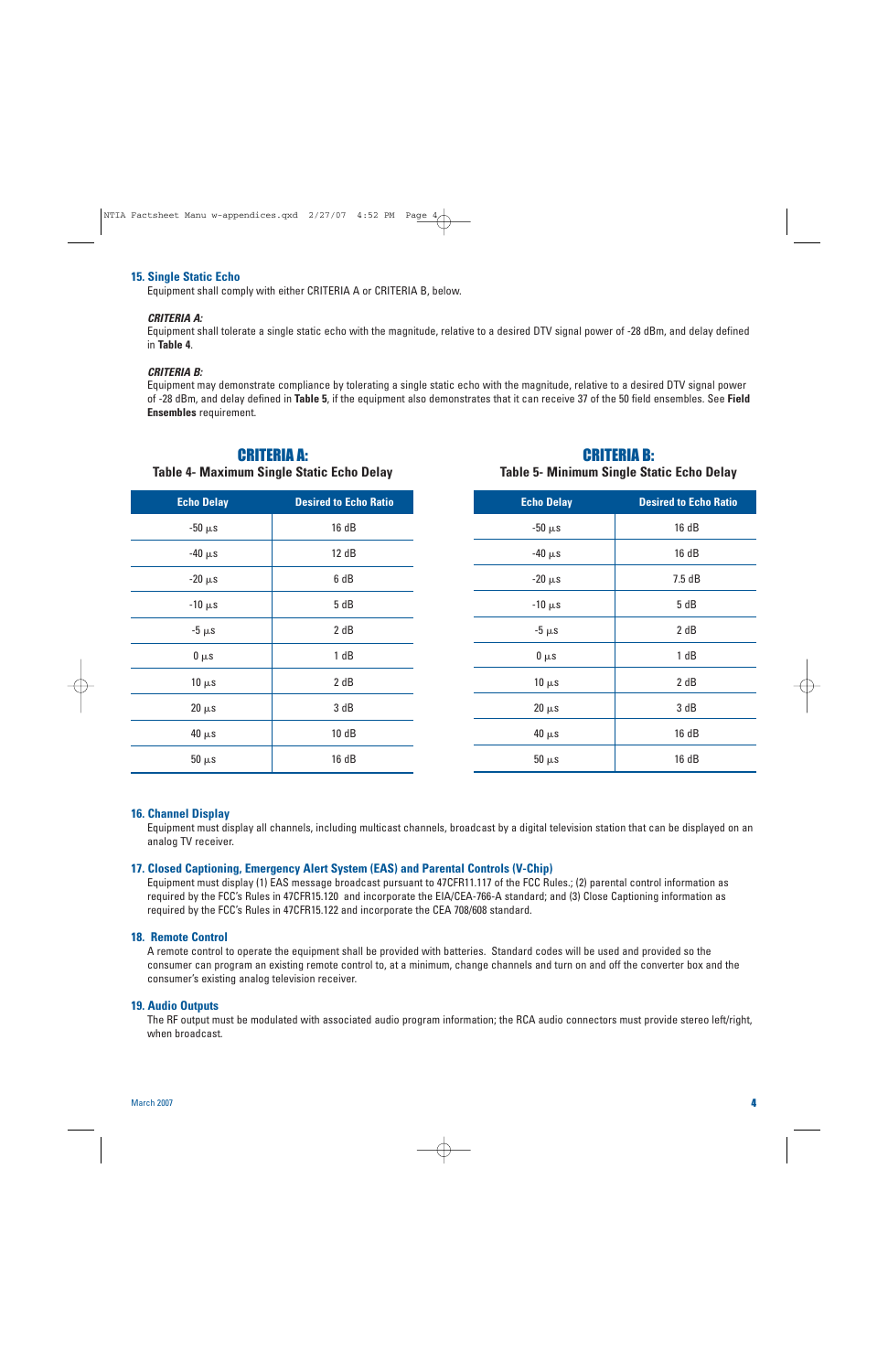#### **20. Energy Standards**

The equipment shall use no more than two watts of electricity in the "Sleep" state. Sleep state power shall be measured in accordance with industry standard CEA-2013-A. Eligible equipment shall provide the capability to automatically switch from the On state to the Sleep state after a period of time without user input. This capability shall be enabled at the factory as the default setting for the device. The default period of inactivity before the equipment automatically switches to the Sleep state shall be four hours. Eligible equipment may allow the current program to complete before switching to the Sleep state. The default energy related settings shall not be altered during the initial user set-up process and shall persist unless the user chooses at a later date to manually: (a) disable the "automatic switching to Sleep state" capability, or (b) adjust the default time period from 4 hours to some other value.

#### **21. Owner's manual**

An owner's manual shall be include information regarding the remote control codes used to permit the consumer to program a universal remote control. The owner's manual will include information regarding the availability of the main audio channel and other associated audio channels on the RF and left/right audio outputs.

#### **22. LED Indicator**

The equipment shall contain an LED to indicate when the unit is turned on.

#### **23. RF Cable**

The equipment will include at least one RF cable to connect the unit with its associated analog television receiver.

#### **24. Signal Quality Indicator**

The equipment will display on the television receiver signal quality indications such as signal strength per ATSC A/74, Section 4.7.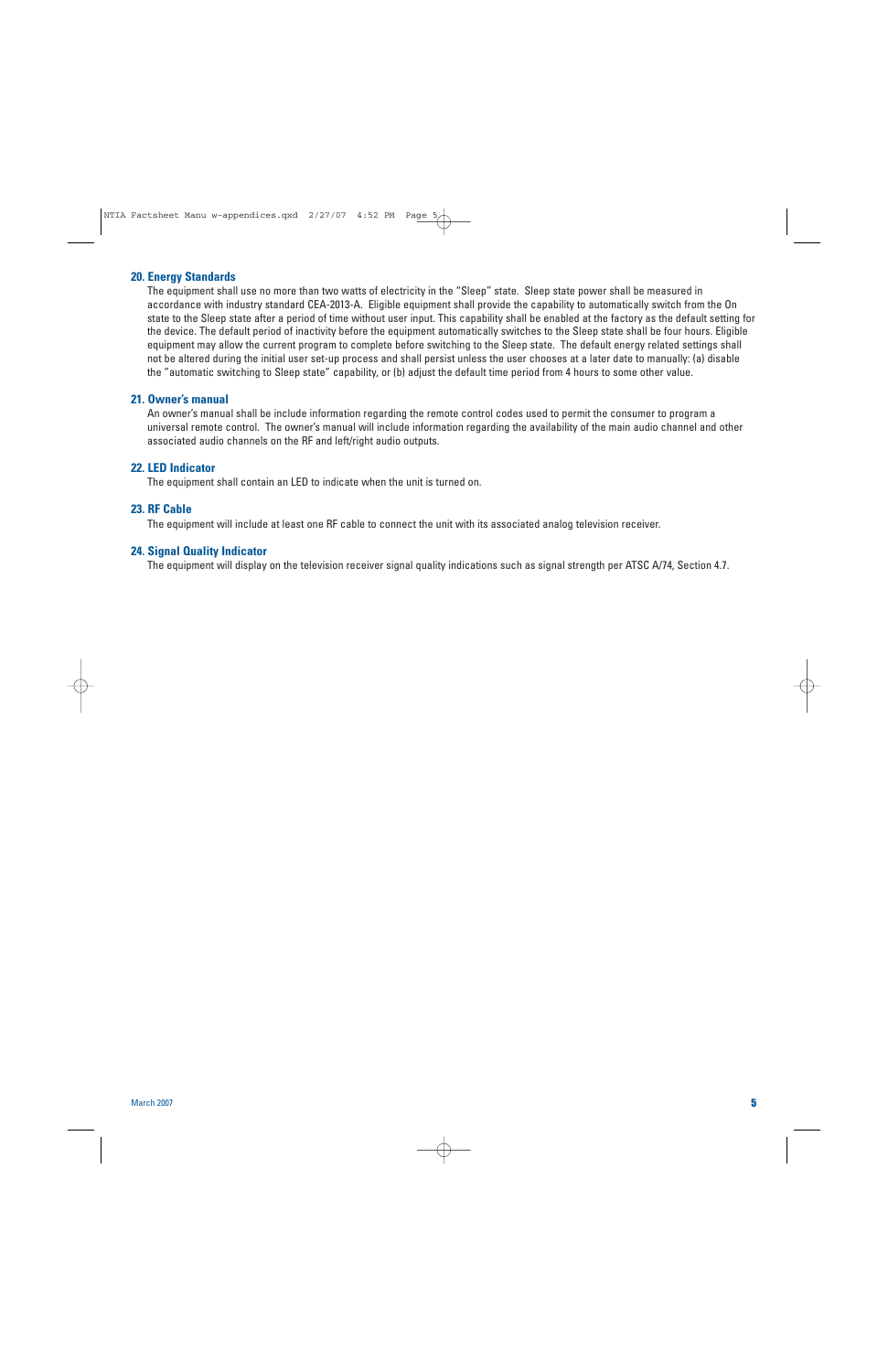# TECHNICAL APPENDIX 2

## NTIA COUPON-ELIGIBLE CONVERTER BOX (CECB)

## Permitted and Disqualifying Features

| <b>Feature</b>                                     | <b>Permitted Feature</b>                                                                                                                                                                                                                     | <b>Disqualifying Feature</b>                                                                                                                                                                                                                                                                                                                            |
|----------------------------------------------------|----------------------------------------------------------------------------------------------------------------------------------------------------------------------------------------------------------------------------------------------|---------------------------------------------------------------------------------------------------------------------------------------------------------------------------------------------------------------------------------------------------------------------------------------------------------------------------------------------------------|
| <b>General Requirements</b>                        |                                                                                                                                                                                                                                              | Any device or capability which provides for more<br>than simply converting a digital over- the-air<br>television signal (ATSC) for display on an analog<br>television receiver (NTSC), including, but not<br>limited to:<br>• Integrated video display;<br>. Video or Audio recording or playback capability<br>such as VCR, DVD, HDDVD, Blue Ray, etc. |
| <b>Antenna Inputs</b>                              | Smart Antenna interface connector<br>(CEA 909 Smart Antenna Control Interface standard)<br>The manufacturer may supply a 300 ohm connector<br>or a matching transformer to connect 300 ohm<br>ribbon leads to the required RF antenna input. |                                                                                                                                                                                                                                                                                                                                                         |
| <b>Antenna Pass-Through</b>                        | Equipment may pass through a NTSC analog signal<br>from the antenna to the TV receiver<br>By-pass switch to permit NTSC pass-through                                                                                                         |                                                                                                                                                                                                                                                                                                                                                         |
| <b>Bundling Antenna</b><br>and Converter Box       | Equipment and Smart Antenna may be sold<br>together at promotional prices                                                                                                                                                                    | Equipment cannot be sold conditioned on the<br>purchase of a Smart Antenna or other equipment.                                                                                                                                                                                                                                                          |
| <b>Outputs (General)</b>                           | S-Video                                                                                                                                                                                                                                      | · Digital Video Interface (DVI);<br>• Component video (YPbPr);<br>• High-Definition Multimedia Interface (HDMI);<br>• Computer video (VGA);<br>· USB IEEE-1394 (iLink or Firewire)<br>• Ethernet (IEEE-802.3)<br>· Wireless (IEEE0802.11)                                                                                                               |
| <b>Outputs (Audio)</b>                             | Equipment may process associated audio services<br>described in Section 6.6 of A/54<br>RF output may provide monaural audio for the<br>selected audio channel.<br>RF output may provide BTSC stereo for the<br>selected audio channels.      |                                                                                                                                                                                                                                                                                                                                                         |
| <b>Automatic Software</b><br><b>Repair/Upgrade</b> | Equipment is able to receive and process software<br>pursuant to ATSC A-97.                                                                                                                                                                  |                                                                                                                                                                                                                                                                                                                                                         |
| <b>Program Information</b>                         | Equipment may contain software and hardware<br>modifications necessary to display other program<br>information as determined by the manufacturer.                                                                                            |                                                                                                                                                                                                                                                                                                                                                         |